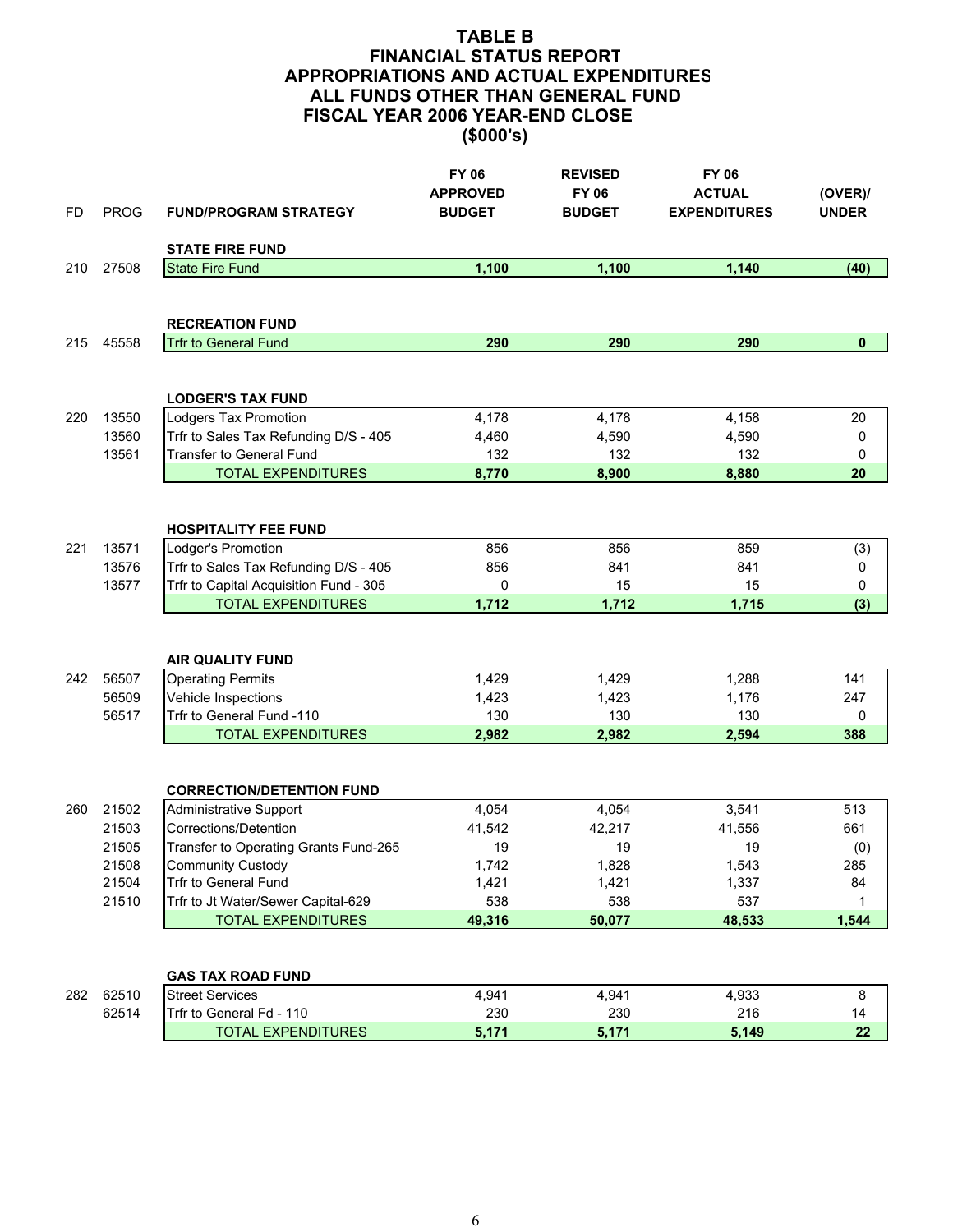| FD  | <b>PROG</b> | <b>FUND/PROGRAM STRATEGY</b>                                        | <b>FY 06</b><br><b>APPROVED</b><br><b>BUDGET</b> | <b>REVISED</b><br><b>FY 06</b><br><b>BUDGET</b> | <b>FY 06</b><br><b>ACTUAL</b><br><b>EXPENDITURES</b> | (OVER)/<br><b>UNDER</b> |
|-----|-------------|---------------------------------------------------------------------|--------------------------------------------------|-------------------------------------------------|------------------------------------------------------|-------------------------|
|     |             | <b>FALSE ALARM ENFORCEMENT AND EDUCATION FUND</b>                   |                                                  |                                                 |                                                      |                         |
| 287 | 51535       | <b>False Alarm Enforcement</b>                                      | 507                                              | 507                                             | 346                                                  | 161                     |
|     | 51538       | Transfer to Capital Acquisition Fund (305)                          | 250                                              | 350                                             | 342                                                  | 8                       |
|     | 51539       | Transfer to General Fund (110)                                      | $\overline{7}$                                   | $\overline{7}$                                  | 6                                                    | 1                       |
|     |             | <b>TOTAL EXPENDITURES</b>                                           | 764                                              | 864                                             | 694                                                  | 170                     |
|     |             | <b>CITY/CNTY BLDG OPER FUND</b>                                     |                                                  |                                                 |                                                      |                         |
| 290 | 26505       | Trfr to City/County Bldg DS Fd                                      | 1,200                                            | 1,200                                           | 1,200                                                | 0                       |
|     | 26507       | City/County Bldg                                                    | 3,153                                            | 3,217                                           | 3,132                                                | 85                      |
|     | 26510       | Trfr to General Fd - 110                                            | 86                                               | 86                                              | 86                                                   | 0                       |
|     |             | <b>TOTAL EXPENDITURES</b>                                           | 4,439                                            | 4,503                                           | 4,418                                                | 85                      |
|     |             |                                                                     |                                                  |                                                 |                                                      |                         |
|     |             | PLAZA DEL SOL BLDG OPER FUND                                        |                                                  |                                                 |                                                      |                         |
| 292 | 26590       | Plaza del Sol Building                                              | 768                                              | 768                                             | 756                                                  | 12                      |
|     | 26595       | Trfr to Sales Tax Debt Srvc Fd                                      | 570                                              | 570                                             | 570                                                  | 0                       |
|     |             | <b>TOTAL EXPENDITURES</b>                                           | 1,338                                            | 1,338                                           | 1,326                                                | 12                      |
| 405 | 78004       | <b>SALES TAX REFUNDING DEBT SERVICE FUND</b><br><b>Debt Service</b> | 10,955                                           | 10,955                                          | 10,358                                               | 597                     |
|     |             | <b>GO BOND DEBT SERVICE FUND</b>                                    |                                                  |                                                 |                                                      |                         |
| 415 | 78001       | <b>Debt Service</b>                                                 | 68,963                                           | 88,513                                          | 87,737                                               | 776                     |
|     |             | <b>CITY/COUNTY BUILDING DEBT SERVICE FUND</b>                       |                                                  |                                                 |                                                      |                         |
| 435 | 74002       | <b>Debt Service</b>                                                 | 1,407                                            | 1,407                                           | 1,406                                                | $\mathbf{1}$            |
|     |             | <b>AVIATION OPERATING FUND</b>                                      |                                                  |                                                 |                                                      |                         |
| 611 | 11501       | <b>Aviation Operations</b>                                          | 25,644                                           | 25.644                                          | 24,546                                               | 1,098                   |
|     | 11502       | Trfr to Airport Cap and Deferred Maint                              | 18,300                                           | 18,300                                          | 18,300                                               | 0                       |
|     | 11504       | Trfr to General Fund                                                | 1,084                                            | 1,084                                           | 1,022                                                | 62                      |
|     | 11505       | Trfr to Aiport Debt Srvc Fd                                         | 19,600                                           | 19,600                                          | 19,600                                               | 0                       |
|     | 11511       | Economic Development                                                | 30                                               | 30                                              | 32                                                   | (2)                     |
|     |             | <b>TOTAL EXPENDITURES</b>                                           | 64,658                                           | 64,658                                          | 63,500                                               | 1,158                   |
|     |             | AIRPORT REV ROND DERT SERVICE FUND.                                 |                                                  |                                                 |                                                      |                         |

|     |      | AINFUNT NEV DUND DEDT SENVIGET UND |           |        |                         |
|-----|------|------------------------------------|-----------|--------|-------------------------|
| 615 | 1503 | Service<br>Jebt                    | 22<br>A5A | 22.642 | 04 <sup>7</sup><br>O 17 |
|     |      |                                    |           |        |                         |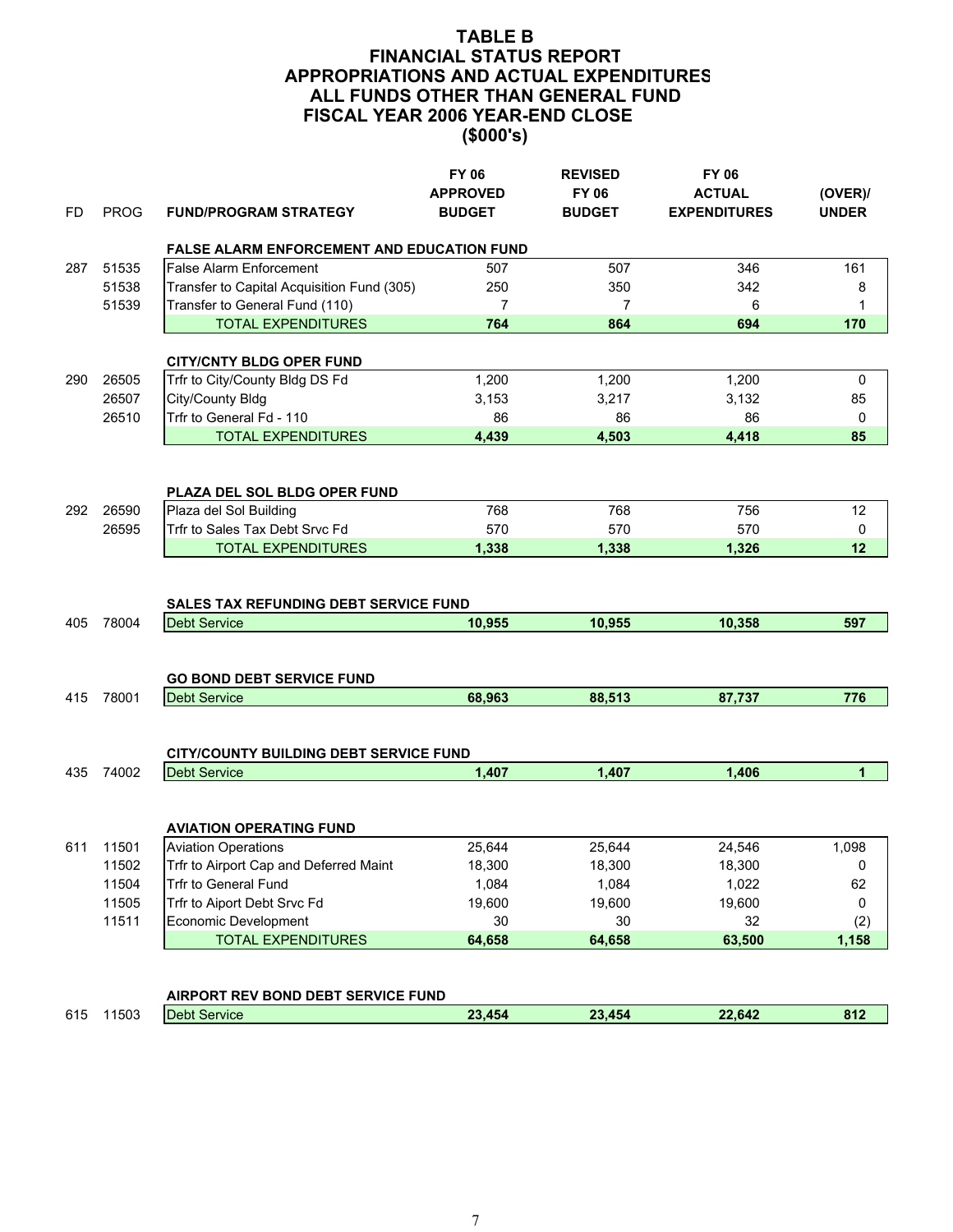| FD  | <b>PROG</b> | <b>FUND/PROGRAM STRATEGY</b>                                            | <b>FY 06</b><br><b>APPROVED</b><br><b>BUDGET</b> | <b>REVISED</b><br><b>FY 06</b><br><b>BUDGET</b> | <b>FY 06</b><br><b>ACTUAL</b><br><b>EXPENDITURES</b> | (OVER)<br><b>UNDER</b> |
|-----|-------------|-------------------------------------------------------------------------|--------------------------------------------------|-------------------------------------------------|------------------------------------------------------|------------------------|
|     |             | <b>PARKING FAC OPER FUND</b>                                            |                                                  |                                                 |                                                      |                        |
| 641 | 57533       | <b>Parking Services</b>                                                 | 3,357                                            | 3,357                                           | 3,293                                                | 64                     |
|     | 57534       | <b>Trfr to General Fund</b>                                             | 430                                              | 430                                             | 403                                                  | 27                     |
|     | 57536       | Trfr to Pk Fac D/S Fd                                                   | 3,100                                            | 3,100                                           | 3,100                                                | 0                      |
|     |             | <b>TOTAL EXPENDITURES</b>                                               | 6,887                                            | 6,887                                           | 6,796                                                | 91                     |
|     |             | PARKING FAC REV BOND DEBT SERVICE FUND                                  |                                                  |                                                 |                                                      |                        |
| 645 | 57537       | Trft to Sales Tax Ref D/S fd                                            | 3,308                                            | 3,308                                           | 3,041                                                | 267                    |
|     |             |                                                                         |                                                  |                                                 |                                                      |                        |
|     |             | <b>REFUSE DISPOSAL OPER FUND</b>                                        |                                                  |                                                 |                                                      |                        |
| 651 | 54501       | Collections                                                             | 14,711                                           | 14,711                                          | 15,728                                               | (1,017)                |
|     | 54502       | Disposal                                                                | 4,804                                            | 4,804                                           | 4,619                                                | 185                    |
|     | 54503       | <b>Administrative Services</b>                                          | 8,542                                            | 8,542                                           | 8,544                                                | (2)                    |
|     | 54504       | Recycling                                                               | 2,771                                            | 2,771                                           | 2,749                                                | 22                     |
|     | 54505       | Clean City Section                                                      | 4,150                                            | 4,150                                           | 3,667                                                | 483                    |
|     | 54516       | Trfr to General Fd - 110                                                | 3,270                                            | 3,270                                           | 3,215                                                | 55                     |
|     | 54519       | Trfr to Corrections & Detention Fd - 260                                | 265                                              | 265                                             | 265                                                  | 0                      |
|     | 54525       | Trfr to Refuse D/S Fd - 655                                             | 4,934                                            | 4,934                                           | 4,934                                                | 0                      |
|     | 54533       | Trfr to Refuse Capital Fd - 653                                         | 4,325                                            | 4,325                                           | 4,325                                                | 0                      |
|     | 54534       | Trfr to Joint W/S Fd - 621                                              | 576                                              | 576                                             | 576                                                  | 0                      |
|     |             | <b>TOTAL EXPENDITURES</b>                                               | 48,348                                           | 48,348                                          | 48,622                                               | (274)                  |
|     |             | REFUSE DISPOSAL DEBT SERVICE FUND                                       |                                                  |                                                 |                                                      |                        |
| 655 | 54521       | <b>Refuse Debt Service</b>                                              | 5,137                                            | 5,137                                           | 5,135                                                | $\overline{2}$         |
|     |             | <b>TRANSIT OPER FUND</b>                                                |                                                  |                                                 |                                                      |                        |
| 661 | 57501       | Sun Van                                                                 | 4,656                                            | 4,656                                           | 5,034                                                | (378)                  |
|     | 57502       | Operations                                                              | 24,937                                           | 25,717                                          | 27,123                                               | (1,406)                |
|     | 57504       | <b>Special Events</b>                                                   | 292                                              | 292                                             | 137                                                  | 155                    |
|     | 57507       | Trfr to General Fd - 110                                                | 1,459                                            | 1,459                                           | 1,445                                                | 14                     |
|     | 57520       | Trfr to Transit Grant fund - 663                                        | 406                                              | 406                                             | 406                                                  | $\Omega$               |
|     |             | <b>TOTAL EXPENDITURES</b>                                               | 31,750                                           | 32,530                                          | 34,145                                               | (1,615)                |
|     |             |                                                                         |                                                  |                                                 |                                                      |                        |
|     |             | <b>APARTMENTS OPER FUND</b>                                             |                                                  |                                                 |                                                      |                        |
| 671 | 30510       | Apartment operations                                                    | 2,494                                            | 2,494                                           | 2,143                                                | 351                    |
|     | 30512       | Trfr to Housing Bond-240                                                | 34                                               | 34                                              | 34                                                   | 0                      |
|     | 30511       | Trfr to Apartments Debt Service-675                                     | 868                                              | 868                                             | 868                                                  | 0                      |
|     |             | <b>TOTAL EXPENDITURES</b>                                               | 3,396                                            | 3,396                                           | 3,045                                                | 351                    |
|     |             |                                                                         |                                                  |                                                 |                                                      |                        |
| 675 | 31516       | APARTMENT OPERATING DEBT SERVICE FUND<br><b>Apartments Debt Service</b> | 869                                              | 869                                             | 1,047                                                | (178)                  |
|     |             |                                                                         |                                                  |                                                 |                                                      |                        |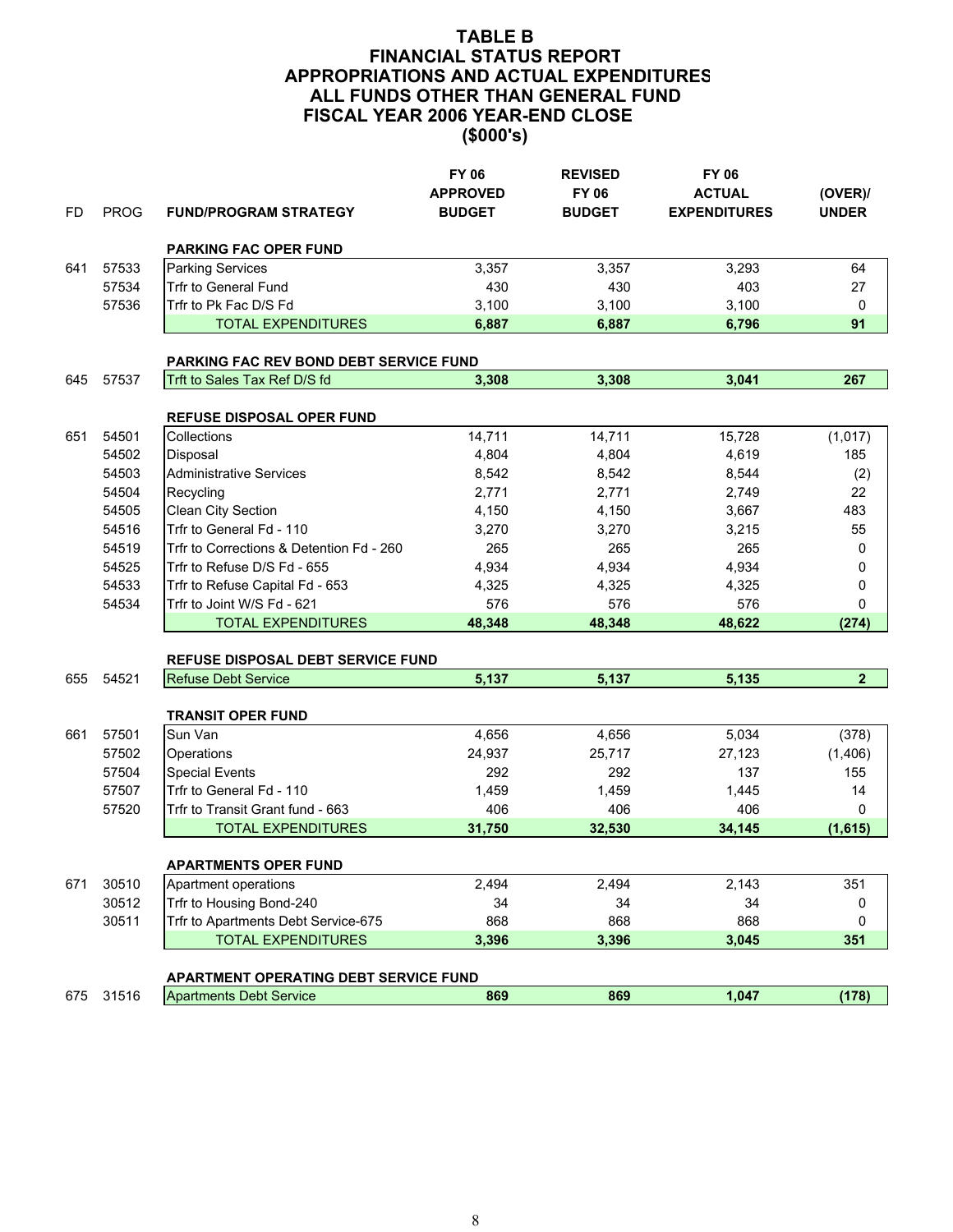| FD  | <b>PROG</b> | <b>FUND/PROGRAM STRATEGY</b>                  | <b>FY 06</b><br><b>APPROVED</b><br><b>BUDGET</b> | <b>REVISED</b><br><b>FY 06</b><br><b>BUDGET</b> | <b>FY 06</b><br><b>ACTUAL</b><br><b>EXPENDITURES</b> | (OVER)<br><b>UNDER</b> |
|-----|-------------|-----------------------------------------------|--------------------------------------------------|-------------------------------------------------|------------------------------------------------------|------------------------|
|     |             | <b>GOLF OPER FUND</b>                         |                                                  |                                                 |                                                      |                        |
| 681 | 44501       | Affordable and Quality Golf                   | 3,199                                            | 3,199                                           | 3,193                                                | 6                      |
|     | 44502       | Trfr to General Fd - 110                      | 392                                              | 392                                             | 385                                                  | $\overline{7}$         |
|     | 44503       | Trfr to Golf Debt Service - 685               | 345                                              | 345                                             | 345                                                  | 0                      |
|     |             | <b>TOTAL EXPENDITURES</b>                     | 3,936                                            | 3,936                                           | 3,923                                                | 13                     |
|     |             | <b>GOLF DEBT SERVICE</b>                      |                                                  |                                                 |                                                      |                        |
| 685 | 44504       | <b>Golf Debt Service</b>                      | 345                                              | 345                                             | 345                                                  | $\mathbf{0}$           |
|     |             |                                               |                                                  |                                                 |                                                      |                        |
|     |             | <b>BASEBALL STADIUM OPERATING FUND</b>        |                                                  |                                                 |                                                      |                        |
| 691 | 24501       | <b>Stadium Services</b>                       | 646                                              | 646                                             | 610                                                  | 36                     |
|     | 24502       | <b>Trfr to General Fund</b>                   | 6                                                | 6                                               | 4                                                    | 2                      |
|     | 24503       | Trfr to Pk Fac D/S Fd                         | 1,162                                            | 1,162                                           | 1,162                                                | 0                      |
|     |             | Trfr to Capital Fund 305                      | 0                                                | 450                                             | 450                                                  | 0                      |
|     |             | <b>TOTAL EXPENDITURES</b>                     | 1,814                                            | 2,264                                           | 2,226                                                | 38                     |
|     |             | <b>BASEBALL STADIUM DEBT SERVICE FUND</b>     |                                                  |                                                 |                                                      |                        |
| 695 | 24520       | <b>Stadium Debt Service</b>                   | 1,162                                            | 1,162                                           | 1,162                                                | $\mathbf{0}$           |
|     |             |                                               |                                                  |                                                 |                                                      |                        |
|     |             | <b>RISK MANAGEMENT FUND</b>                   |                                                  |                                                 |                                                      |                        |
| 705 | 33541       | <b>Workers Compensation</b>                   | 9,492                                            | 9,492                                           | 8,401                                                | 1,091                  |
|     | 33542       | <b>Tort and Other Claims</b>                  | 17,694                                           | 17,694                                          | 17,318                                               | 376                    |
|     | 33580       | <b>Trfr to General Fund</b>                   | 740                                              | 740                                             | 728                                                  | 12                     |
|     | 33595       | Safety Office                                 | 1,416                                            | 1,416                                           | 1,366                                                | 50                     |
|     | 47504A      | <b>Unemployment Comp</b>                      | 558                                              | 558                                             | 456                                                  | 102                    |
|     | 47505       | <b>Employee Equity</b>                        | 78                                               | 78                                              | 42                                                   | 36                     |
|     |             | <b>TOTAL EXPENDITURES</b>                     | 29,978                                           | 29,978                                          | 28,311                                               | 1,667                  |
|     |             | <b>MATERIALS/SUPPLIES INVENTORY MGMT FUND</b> |                                                  |                                                 |                                                      |                        |
| 715 | 25513       | Materials Management                          | 552                                              | 552                                             | 518                                                  | 34                     |
|     | 25514       | <b>Trfr to General Fund</b>                   | 194                                              | 194                                             | 182                                                  | 12                     |
|     |             | <b>TOTAL EXPENDITURES</b>                     | 746                                              | 746                                             | 700                                                  | 46                     |
|     |             |                                               |                                                  |                                                 |                                                      |                        |
|     |             | FLEET MANAGEMENT FUND                         |                                                  |                                                 |                                                      |                        |
| 725 | 28503       | <b>Fleet Management</b>                       | 10,299                                           | 10,299                                          | 11,608                                               | (1,309)                |
|     | 28505       | Trfr to General Fund                          | 666                                              | 666                                             | 473                                                  | 193                    |
|     |             | <b>TOTAL EXPENDITURES</b>                     | 10,965                                           | 10,965                                          | 12,081                                               | (1, 116)               |
|     |             | <b>EMPLOYEE INSURANCE FUND</b>                |                                                  |                                                 |                                                      |                        |
| 735 | 47550       | Insurance and Administration                  | 42,789                                           | 42,789                                          | 43,978                                               | (1, 189)               |
|     | 47553       | Trfr to General Fd                            | 147                                              | 147                                             | 114                                                  | 33                     |
|     |             | <b>TOTAL EXPENDITURES</b>                     | 42,936                                           | 42,936                                          | 44,092                                               | (1, 156)               |